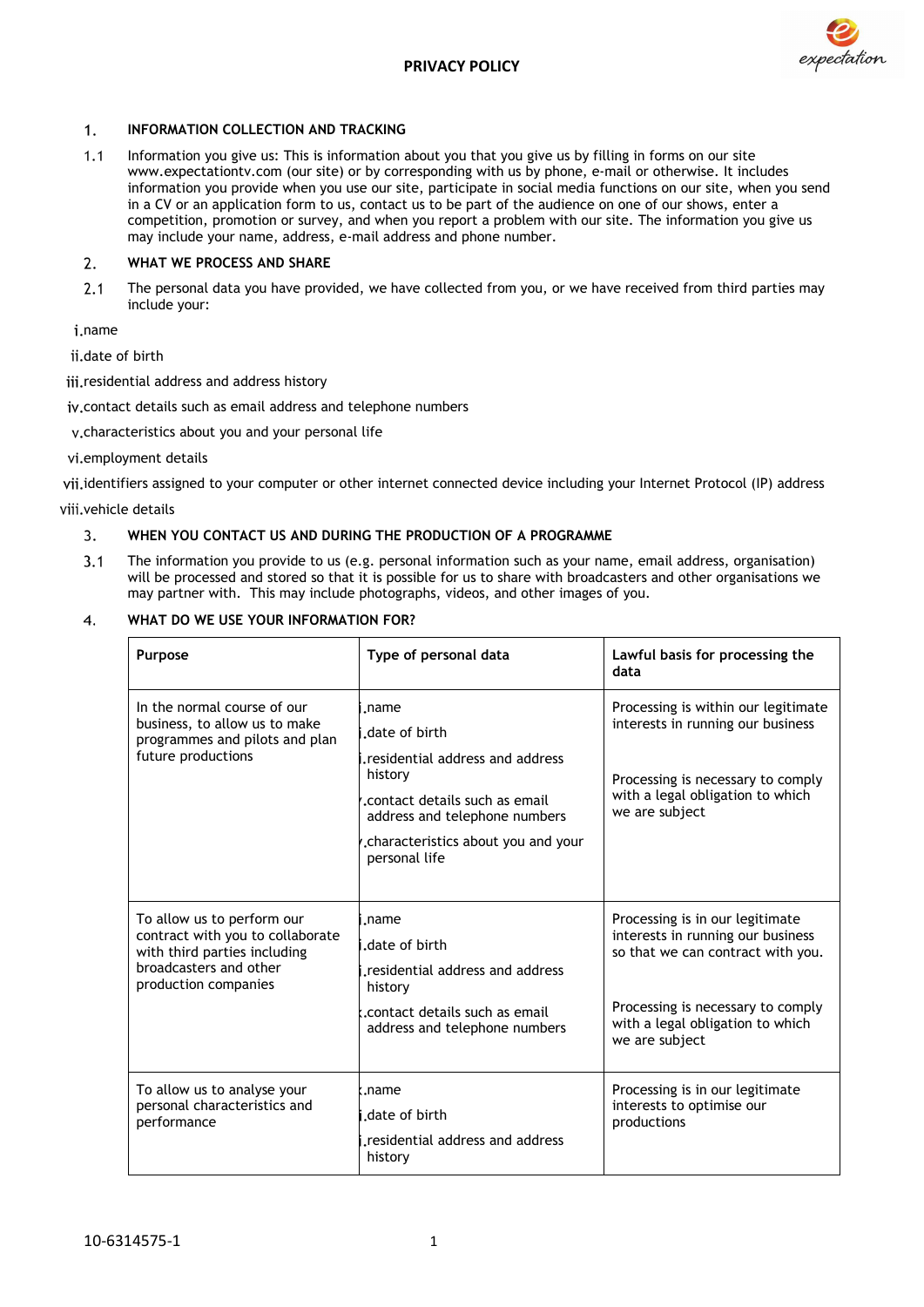

|                                                                                                                                                                                                                                                                                                                                                 | .contact details such as email<br>address and telephone numbers |                                                                                                                                                                 |
|-------------------------------------------------------------------------------------------------------------------------------------------------------------------------------------------------------------------------------------------------------------------------------------------------------------------------------------------------|-----------------------------------------------------------------|-----------------------------------------------------------------------------------------------------------------------------------------------------------------|
|                                                                                                                                                                                                                                                                                                                                                 | .characteristics about you and your<br>personal life            |                                                                                                                                                                 |
|                                                                                                                                                                                                                                                                                                                                                 |                                                                 |                                                                                                                                                                 |
| To communicate with you,<br>including sending you information<br>about other productions and<br>programmes                                                                                                                                                                                                                                      | name./                                                          | Where you have given your<br>consent                                                                                                                            |
|                                                                                                                                                                                                                                                                                                                                                 | date of birth.                                                  |                                                                                                                                                                 |
|                                                                                                                                                                                                                                                                                                                                                 | residential address and address.<br>history                     |                                                                                                                                                                 |
|                                                                                                                                                                                                                                                                                                                                                 | contact details such as email.<br>address and telephone numbers |                                                                                                                                                                 |
|                                                                                                                                                                                                                                                                                                                                                 | characteristics about you and your.<br>personal life            |                                                                                                                                                                 |
|                                                                                                                                                                                                                                                                                                                                                 |                                                                 |                                                                                                                                                                 |
| To validate your information<br>(and, in some cases, match it<br>against information that has been<br>collected by a third party) to<br>check that the data we hold<br>about our contributors is<br>accurate, consistent and up to<br>date on the basis that processing<br>is necessary in order to perform<br>our contract with you to provide | .name                                                           | Processing is in our legitimate<br>interests in running our business<br>Processing is necessary to comply<br>with a legal obligation to which<br>we are subject |
|                                                                                                                                                                                                                                                                                                                                                 | date of birth.                                                  |                                                                                                                                                                 |
|                                                                                                                                                                                                                                                                                                                                                 | residential address and address.                                |                                                                                                                                                                 |
|                                                                                                                                                                                                                                                                                                                                                 | history                                                         |                                                                                                                                                                 |
|                                                                                                                                                                                                                                                                                                                                                 | contact details such as email.<br>address and telephone numbers |                                                                                                                                                                 |
|                                                                                                                                                                                                                                                                                                                                                 | .characteristics about you and your<br>personal life            |                                                                                                                                                                 |
| our services                                                                                                                                                                                                                                                                                                                                    |                                                                 |                                                                                                                                                                 |
| To comply with any legal<br>obligations to which we are<br>subject                                                                                                                                                                                                                                                                              | name./                                                          | Processing is necessary to comply<br>with a legal obligation to which<br>we are subject                                                                         |
|                                                                                                                                                                                                                                                                                                                                                 | date of birth.                                                  |                                                                                                                                                                 |
|                                                                                                                                                                                                                                                                                                                                                 | i.residential address and address<br>history                    |                                                                                                                                                                 |
|                                                                                                                                                                                                                                                                                                                                                 | contact details such as email.<br>address and telephone numbers |                                                                                                                                                                 |
|                                                                                                                                                                                                                                                                                                                                                 | .characteristics about you and your<br>personal life            |                                                                                                                                                                 |
|                                                                                                                                                                                                                                                                                                                                                 |                                                                 |                                                                                                                                                                 |

#### 5. **INFORMATION SECURITY**

 $5.1$ EXPECTATION ENTERTAINMENT will ensure the security of personal data. When we collect information about you, we also make sure that your information is protected from unauthorised access, loss, destruction or unauthorized disclosure. This is done through appropriate technical and security measures. Your personal data is also sometimes exported and stores outside of the UK and the European Economic Area and where this happens we will put processes in place to protect your personal data. Please contact us if you require more information about how we safeguard international data transfers.

# 6. **WHAT ARE YOUR RIGHTS?**

- $6.1$ Access to your personal data: You may request access to a copy of your personal data by requesting it from us using the contact details below. If you make a request, please include details of any relevant time periods to help us to locate the data which you are requesting.
- $6.2$ Right to withdraw consent: You may withdraw your consent at any time where you have provided it. However, we will not be able to delete your data from showreels etc (see para 7).
- Rectification: You may ask us to rectify inaccurate information held about you. If you would like to update the  $6.3$ data we hold about you, please [contact us on using the details below and provide the updated information.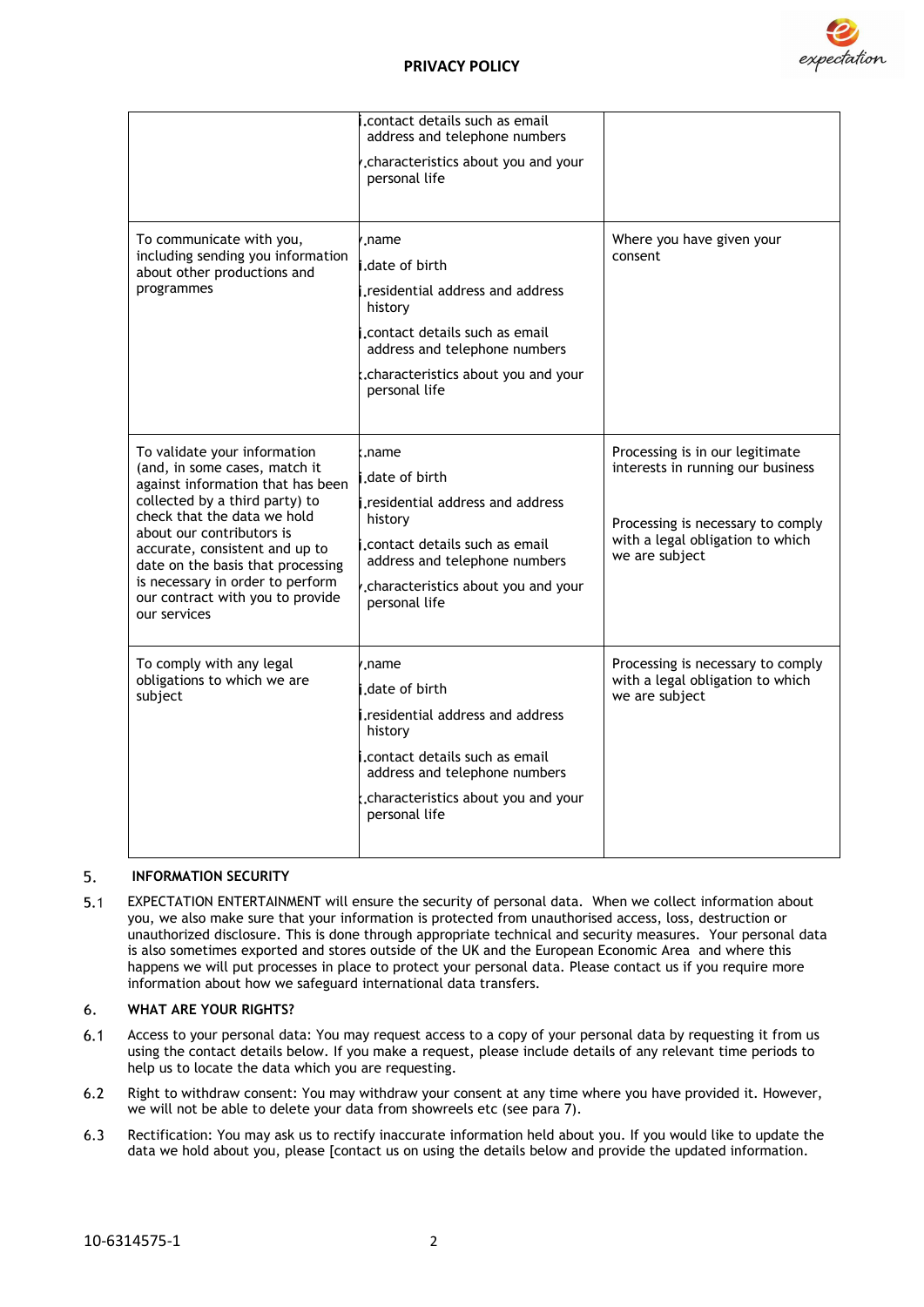

# **PRIVACY POLICY**

- Erasure: You may ask us to delete your personal data. If you would like us to delete the personal data we hold 64 about you, please contact us using the details below, specifying why you would like us to delete your personal data. However, we will not be able to delete your data from showreels etc (see para 7).
- Portability: You may ask us to provide you with the personal information that we hold about you in a structured,  $6.5$ commonly used, machine readable form, or ask for us to send such personal data to another data controller.
- 6.6 Right to object: You may object to our processing of your personal data pursuant to this Privacy Policy. Please contact us using the details below, providing details of your objection. However, we will not be able to delete your data from showreels etc (see para 7).
- $6.7$ Make a complaint: You may make a complaint about our data processing activities to a supervisory authority, for the UK this is the Information Commissioner's Office, at ico.org.uk.
- $6.8$ To make enquires and/or to exercise any of your rights in this Privacy Policy please contact your production contact or alexia@expectationentertainment.com.

#### **INFORMATION CORRECTION & DELETION** 7.

8. **IF YOU BELIEVE THAT THE INFORMATION WE HAVE ABOUT YOU IS INCORRECT, YOU ARE WELCOME TO CONTACT US, SO WE CAN UPDATE IT AND KEEP YOUR DATA ACCURATE. ANY DATA THAT IS NO LONGER NEEDED WILL BE DELETED. IMAGES AND VIDEO FEATURING YOU, WILL BE STORED ON MEDIA AND TAPE CONTAINING SHOWREELS AND WILL BE RETAINED FOR AS LONG AS REASONABLY NECESSARY.**

#### **DATA SHARING**  $\mathsf{Q}$

From time to time we may share your data (including your special category) with broadcasters, our insurers within our wider corporate group, our service providers, parties to transactions where Expectation Entertainment is involved in an investment or other corporate activity and our professional advisers. We may also disclose your data to government bodies, the courts or other competent authorities where it is mandated by government regulation or legislation (including, but not limited to, in response to infectious disease control and / or a public health emergency such as Covid-19).

#### $10.$ **CHANGES**

 $10.1$ We reserve the right to change this Privacy Policy. We constantly review our Privacy Policy and strive towards making it better. We recommend that you regularly check this Privacy Policy. When appropriate to do so, we will notify you by email of material changes to the this Privacy Policy.

## **TO SUM UP, YOU CAN**  $11$

11.1 contact us at any time to:

i. Request access to information that we have about you

ii. Correct any information we have about you

iii. Delete information that we have about you where this is technically possible and no longer required by us for our business purposes.

# **COOKIES**  $12.$

- $12.1$ Cookies: Cookies are small files or other pieces of data which are downloaded or stored on your computer or other device, which can be tied to information about your use of our website (including certain third party services and features offered as part of our website).
- 12.2 We process the following cookies:

| Cookie/data                                                                                            | Duration | Purpose                                                    |
|--------------------------------------------------------------------------------------------------------|----------|------------------------------------------------------------|
| ExpectationEnt                                                                                         | 90 days  | To keep track of<br>privacy policy data<br>use acceptance. |
| The cookie shows whether a particular<br>internet browser has clicked to accept our<br>privacy policy. |          |                                                            |